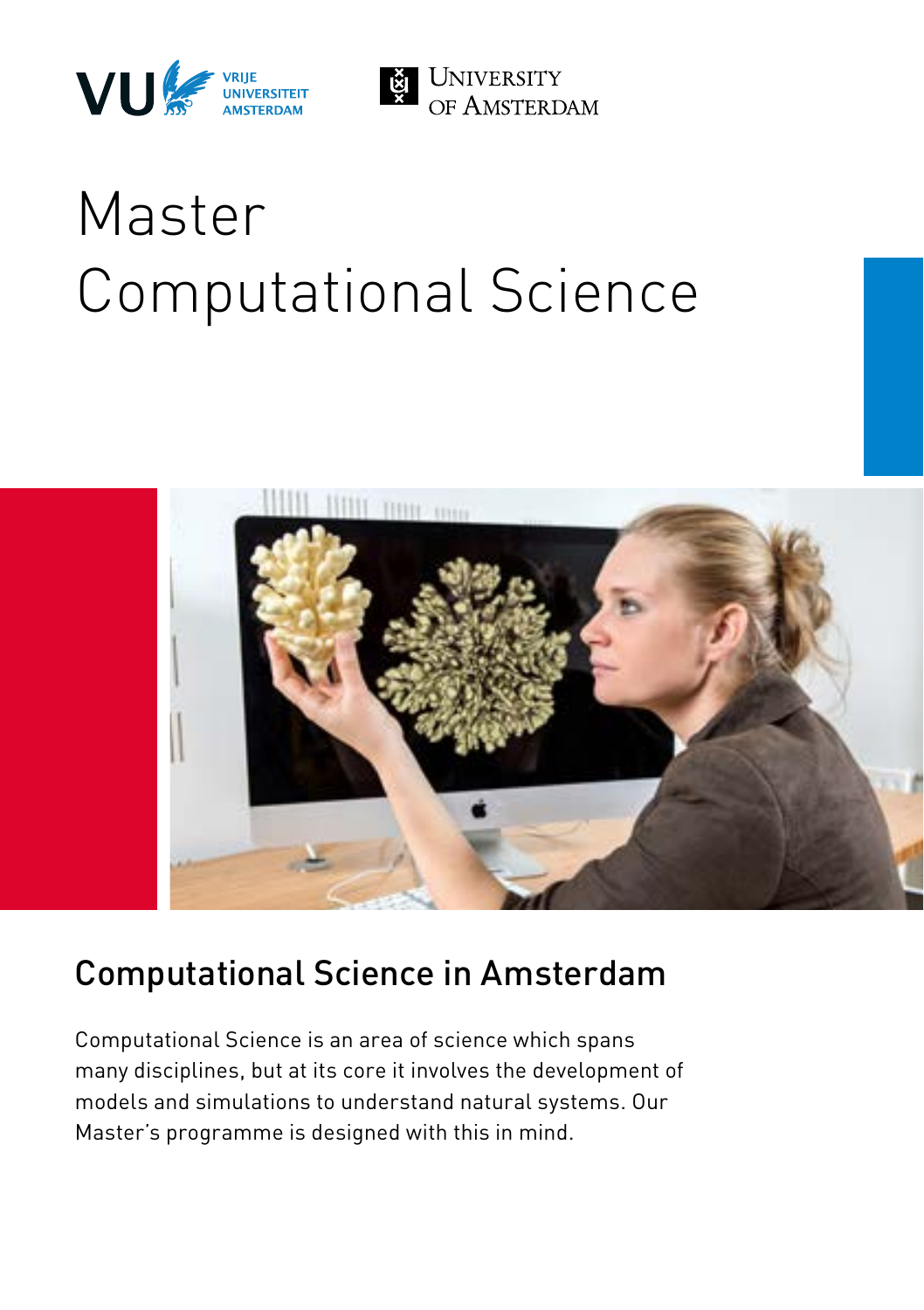## Computational Science

Computational Science seeks to explain the complex world we live in through modelling and simulations. By collecting data from various sources and creating computer models, computational scientists can address questions such as how to influence the flow of traffic, how global climate change and the calcification of coral reefs are connected, or how to design virtual patients for personalised medicine.

In the Master's programme you will:

- Learn to build models from real-life data and observations.
- Develop skills for turning these models into large-scale simulations using supercomputers.
- Learn theory that will give you the basis for analysing complex systems.
- Learn to analyse the results of your simulations in a virtual laboratory using advanced numerical algorithms.



## Study programme

The Master's is highly interdisciplinary and includes students with wide ranging interests. The programme is structured in a way which allows you the freedom to explore your interests and ambitions. Three course types are defined: compulsory core courses, restricted-choice courses and freechoice elective courses. A complete programme consists of 14 courses and a seven-month graduation project.

- 1. The core compulsory courses reflect the central body of knowledge in Computational Science.
- 2. The restricted-choice courses offer breadth and depth, allowing students to either deepen their knowledge on core topics or broaden their scope.
- 3. Finally, free-choice elective courses offer students the option to take courses in application domains. These are especially intended for students who would like to do a research graduation project in one of the application domains as described below.

#### Graduation in different domains

Not only do you graduate with knowledge of the core concepts of Computational Science like complex network simulation, but you can also specialise in one of the application domains, such as Computational Biology or Computational Finance. You can use the elective courses to take specific courses in application domains and perform your research in helping solving domain-specific problems in collaboration with domain experts.



#### Career prospects

As a graduate of Computational Science, you will be highly valued for your knowledge and skills in this new field of science. You will be ready to start a career in any professional environment where computation is the core business.



## Graduate Swetta Jansen about MSc Computational Science

'What I especially like about this programme, is that in most courses you get assignments in which you have to program a model or an algorithm with a group. This is a very nice way to learn practical skills like programming and soft skills like collaboration.'